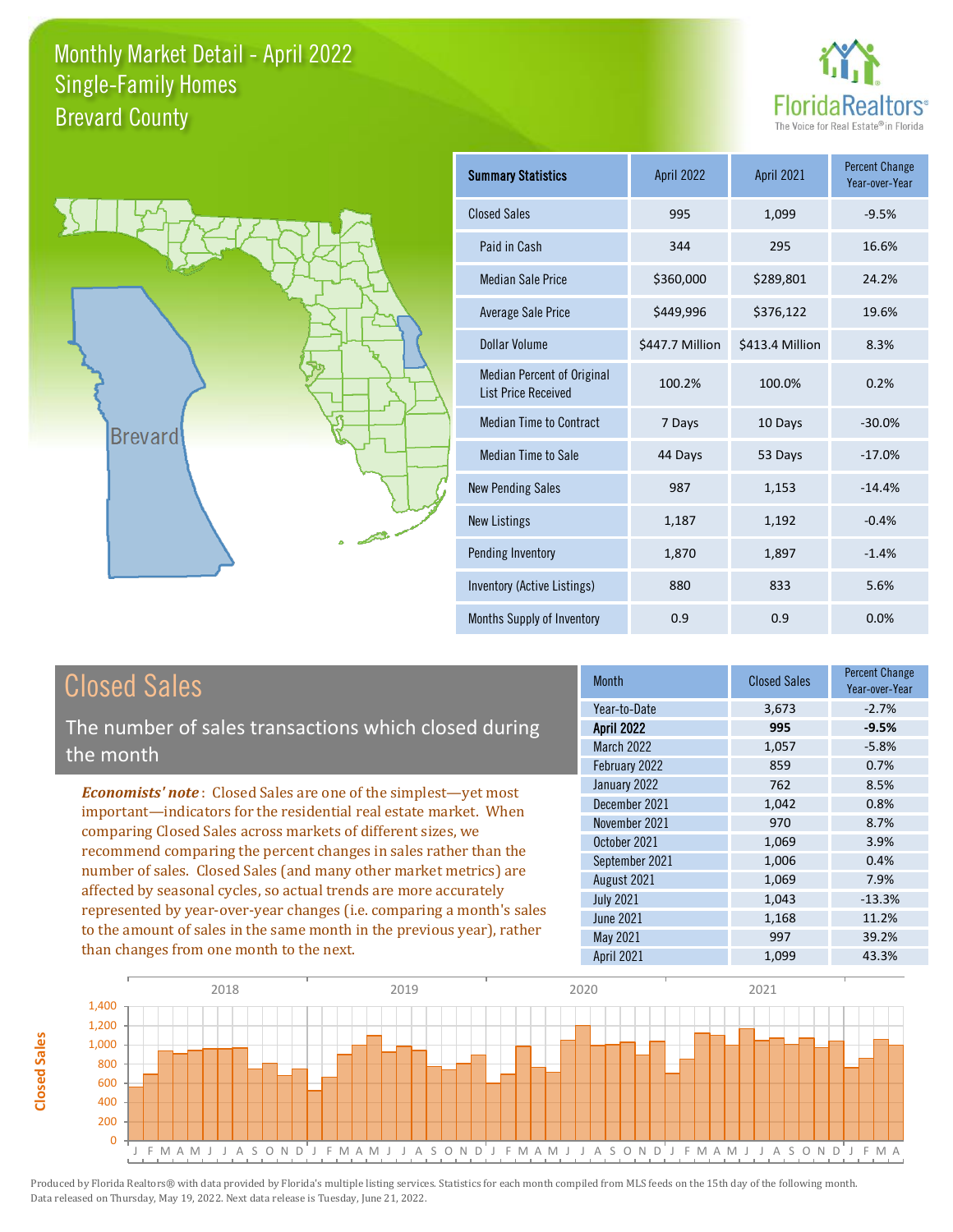this statistic should be interpreted with care.



289 68.0%

| Cash Sales                                                                     | <b>Month</b>      | <b>Cash Sales</b> | <b>Percent Change</b><br>Year-over-Year |
|--------------------------------------------------------------------------------|-------------------|-------------------|-----------------------------------------|
|                                                                                | Year-to-Date      | 1,131             | 24.8%                                   |
| The number of Closed Sales during the month in which                           | <b>April 2022</b> | 344               | 16.6%                                   |
| buyers exclusively paid in cash                                                | <b>March 2022</b> | 293               | 13.6%                                   |
|                                                                                | February 2022     | 259               | 31.5%                                   |
|                                                                                | January 2022      | 235               | 50.6%                                   |
|                                                                                | December 2021     | 281               | 37.7%                                   |
| <b>Economists' note:</b> Cash Sales can be a useful indicator of the extent to | November 2021     | 256               | 36.9%                                   |
| which investors are participating in the market. Why? Investors are            | October 2021      | 291               | 56.5%                                   |
| far more likely to have the funds to purchase a home available up front,       | September 2021    | 254               | 28.3%                                   |
| whereas the typical homebuyer requires a mortgage or some other                | August 2021       | 293               | 61.9%                                   |
| form of financing. There are, of course, many possible exceptions, so          | <b>July 2021</b>  | 256               | 17.4%                                   |



### Cash Sales as a Percentage of Closed Sales

The percentage of Closed Sales during the month which were Cash Sales

*Economists' note* : This statistic is simply another way of viewing Cash Sales. The remaining percentages of Closed Sales (i.e. those not paid fully in cash) each month involved some sort of financing, such as mortgages, owner/seller financing, assumed loans, etc.

| <b>Month</b>      | <b>Percent of Closed</b><br>Sales Paid in Cash | <b>Percent Change</b><br>Year-over-Year |
|-------------------|------------------------------------------------|-----------------------------------------|
| Year-to-Date      | 30.8%                                          | 28.3%                                   |
| <b>April 2022</b> | 34.6%                                          | 29.1%                                   |
| March 2022        | 27.7%                                          | 20.4%                                   |
| February 2022     | 30.2%                                          | 30.7%                                   |
| January 2022      | 30.8%                                          | 38.7%                                   |
| December 2021     | 27.0%                                          | 37.1%                                   |
| November 2021     | 26.4%                                          | 25.7%                                   |
| October 2021      | 27.2%                                          | 50.3%                                   |
| September 2021    | 25.2%                                          | 27.3%                                   |
| August 2021       | 27.4%                                          | 49.7%                                   |
| <b>July 2021</b>  | 24.5%                                          | 35.4%                                   |
| <b>June 2021</b>  | 24.7%                                          | 50.6%                                   |
| May 2021          | 27.7%                                          | 61.0%                                   |
| <b>April 2021</b> | 26.8%                                          | 100.0%                                  |

May 2021 276 276 124.4%

June 2021

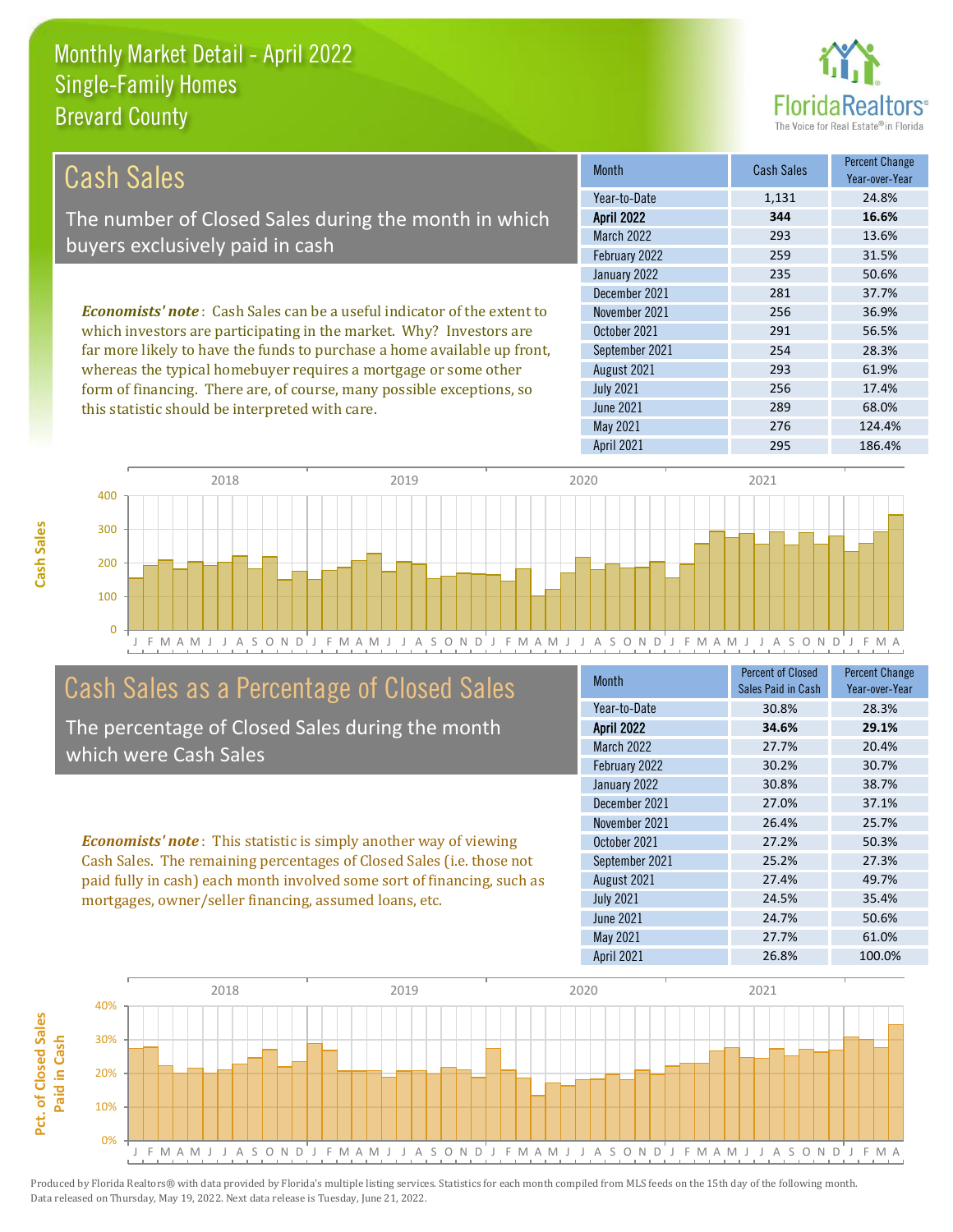

| <b>Median Sale Price</b>                                                  | <b>Month</b>      | <b>Median Sale Price</b> | <b>Percent Change</b><br>Year-over-Year |
|---------------------------------------------------------------------------|-------------------|--------------------------|-----------------------------------------|
|                                                                           | Year-to-Date      | \$341,750                | 22.9%                                   |
| The median sale price reported for the month (i.e. 50%                    | <b>April 2022</b> | \$360,000                | 24.2%                                   |
| of sales were above and 50% of sales were below)                          | <b>March 2022</b> | \$347,700                | 24.2%                                   |
|                                                                           | February 2022     | \$327,700                | 19.3%                                   |
|                                                                           | January 2022      | \$325,000                | 21.7%                                   |
| <b>Economists' note:</b> Median Sale Price is our preferred summary       | December 2021     | \$325,000                | 20.4%                                   |
| statistic for price activity because, unlike Average Sale Price, Median   | November 2021     | \$322,000                | 17.1%                                   |
| Sale Price is not sensitive to high sale prices for small numbers of      | October 2021      | \$327,000                | 19.3%                                   |
| homes that may not be characteristic of the market area. Keep in mind     | September 2021    | \$315,500                | 21.3%                                   |
| that median price trends over time are not always solely caused by        | August 2021       | \$325,000                | 21.0%                                   |
| changes in the general value of local real estate. Median sale price only | <b>July 2021</b>  | \$322,000                | 20.9%                                   |
| reflects the values of the homes that sold each month, and the mix of     | June 2021         | \$314,250                | 20.9%                                   |
| the types of homes that sell can change over time.                        | May 2021          | \$290,000                | 16.0%                                   |
|                                                                           | April 2021        | \$289,801                | 13.6%                                   |



#### Average Sale Price

The average sale price reported for the month (i.e. total sales in dollars divided by the number of sales)

*Economists' note* : Usually, we prefer Median Sale Price over Average Sale Price as a summary statistic for home prices. However, Average Sale Price does have its uses—particularly when it is analyzed alongside the Median Sale Price. For one, the relative difference between the two statistics can provide some insight into the market for higher-end homes in an area.

| Month             | <b>Average Sale Price</b> | <b>Percent Change</b><br>Year-over-Year |
|-------------------|---------------------------|-----------------------------------------|
| Year-to-Date      | \$416,068                 | 21.6%                                   |
| <b>April 2022</b> | \$449,996                 | 19.6%                                   |
| <b>March 2022</b> | \$419,396                 | 23.4%                                   |
| February 2022     | \$404,318                 | 26.4%                                   |
| January 2022      | \$380,395                 | 19.1%                                   |
| December 2021     | \$397,434                 | 18.4%                                   |
| November 2021     | \$386,288                 | 15.1%                                   |
| October 2021      | \$382,541                 | 13.8%                                   |
| September 2021    | \$388,092                 | 20.0%                                   |
| August 2021       | \$389,565                 | 23.2%                                   |
| <b>July 2021</b>  | \$390,215                 | 22.5%                                   |
| <b>June 2021</b>  | \$375,748                 | 18.2%                                   |
| May 2021          | \$367,768                 | 25.9%                                   |
| April 2021        | \$376,122                 | 23.6%                                   |



**Average Sale Price**

**Average Sale Price**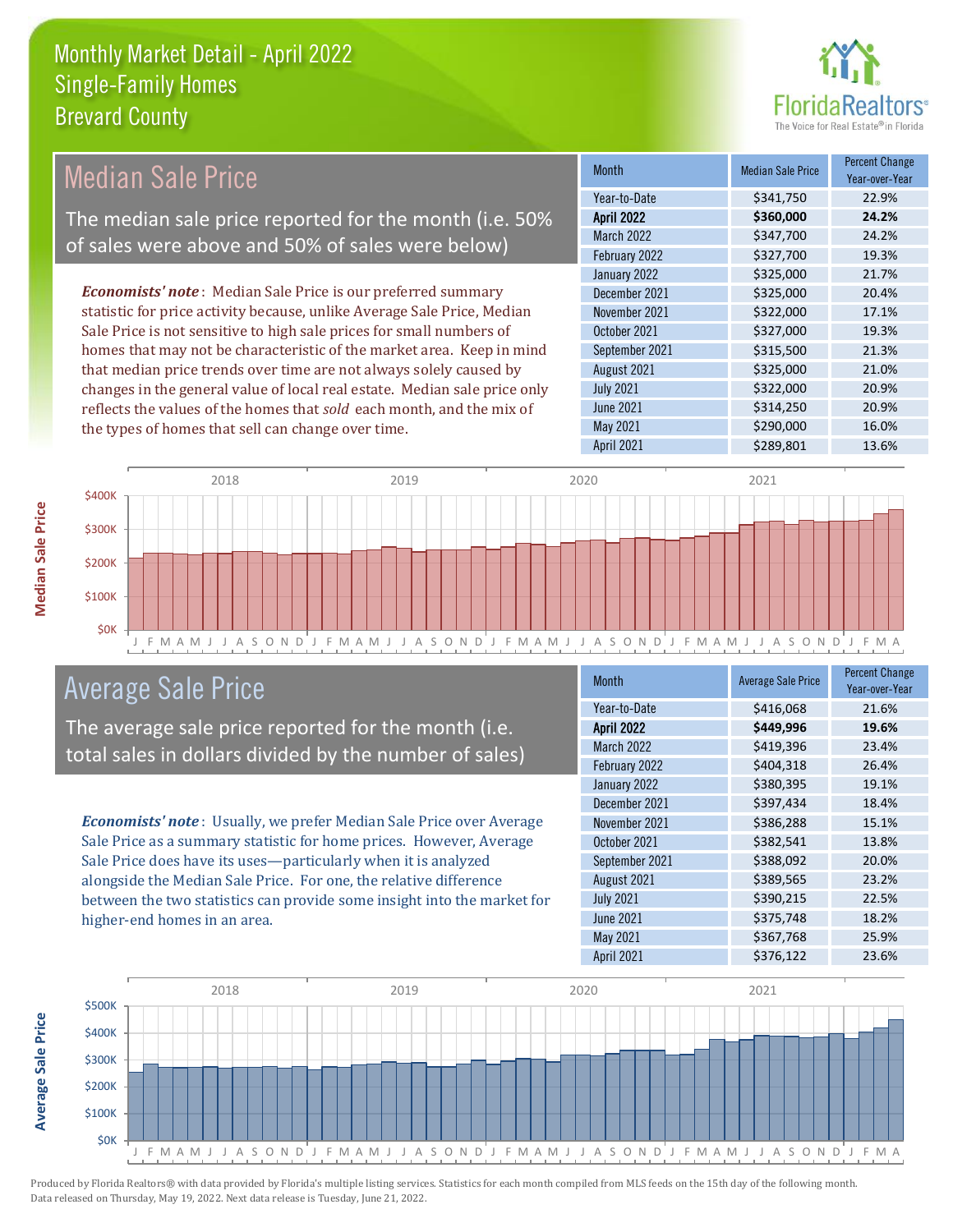

#### **Ollar Volume**

The sum of the sale prices for all sales which closed during the month

*Economists' note* : Dollar Volume is simply the sum of all sale prices in a given time period, and can quickly be calculated by multiplying Closed Sales by Average Sale Price. It is a strong indicator of the health of the real estate industry in a market, and is of particular interest to real estate professionals, investors, analysts, and government agencies. Potential home sellers and home buyers, on the other hand, will likely be better served by paying attention to trends in the two components of Dollar Volume (i.e. sales and prices) individually.

| <b>Month</b>      | Dollar Volume   | <b>Percent Change</b><br>Year-over-Year |
|-------------------|-----------------|-----------------------------------------|
| Year-to-Date      | \$1.5 Billion   | 18.3%                                   |
| <b>April 2022</b> | \$447.7 Million | 8.3%                                    |
| <b>March 2022</b> | \$443.3 Million | 16.3%                                   |
| February 2022     | \$347.3 Million | 27.3%                                   |
| January 2022      | \$289.9 Million | 29.3%                                   |
| December 2021     | \$414.1 Million | 19.3%                                   |
| November 2021     | \$374.7 Million | 25.2%                                   |
| October 2021      | \$408.9 Million | 18.2%                                   |
| September 2021    | \$390.4 Million | 20.5%                                   |
| August 2021       | \$416.4 Million | 32.9%                                   |
| <b>July 2021</b>  | \$407.0 Million | 6.2%                                    |
| <b>June 2021</b>  | \$438.9 Million | 31.5%                                   |
| May 2021          | \$366.7 Million | 75.3%                                   |
| April 2021        | \$413.4 Million | 77.0%                                   |



# Median Percent of Original List Price Received

The median of the sale price (as a percentage of the original list price) across all properties selling during the month

*Economists' note* : The Median Percent of Original List Price Received is useful as an indicator of market recovery, since it typically rises as buyers realize that the market may be moving away from them and they need to match the selling price (or better it) in order to get a contract on the house. This is usually the last measure to indicate a market has shifted from down to up, so it is what we would call a *lagging* indicator.

| <b>Month</b>      | Med. Pct. of Orig.<br><b>List Price Received</b> | <b>Percent Change</b><br>Year-over-Year |
|-------------------|--------------------------------------------------|-----------------------------------------|
| Year-to-Date      | 100.0%                                           | 0.6%                                    |
| <b>April 2022</b> | 100.2%                                           | 0.2%                                    |
| <b>March 2022</b> | 100.0%                                           | 0.0%                                    |
| February 2022     | 100.0%                                           | 1.7%                                    |
| January 2022      | 100.0%                                           | 1.5%                                    |
| December 2021     | 100.0%                                           | 1.6%                                    |
| November 2021     | 100.0%                                           | 1.6%                                    |
| October 2021      | 100.0%                                           | 1.9%                                    |
| September 2021    | 100.0%                                           | 2.0%                                    |
| August 2021       | 100.0%                                           | 2.1%                                    |
| <b>July 2021</b>  | 100.0%                                           | 2.7%                                    |
| <b>June 2021</b>  | 100.0%                                           | 2.7%                                    |
| May 2021          | 100.0%                                           | 2.7%                                    |
| <b>April 2021</b> | 100.0%                                           | 2.5%                                    |



Produced by Florida Realtors® with data provided by Florida's multiple listing services. Statistics for each month compiled from MLS feeds on the 15th day of the following month. Data released on Thursday, May 19, 2022. Next data release is Tuesday, June 21, 2022.

**Med. Pct. of Orig.** 

Med. Pct. of Orig.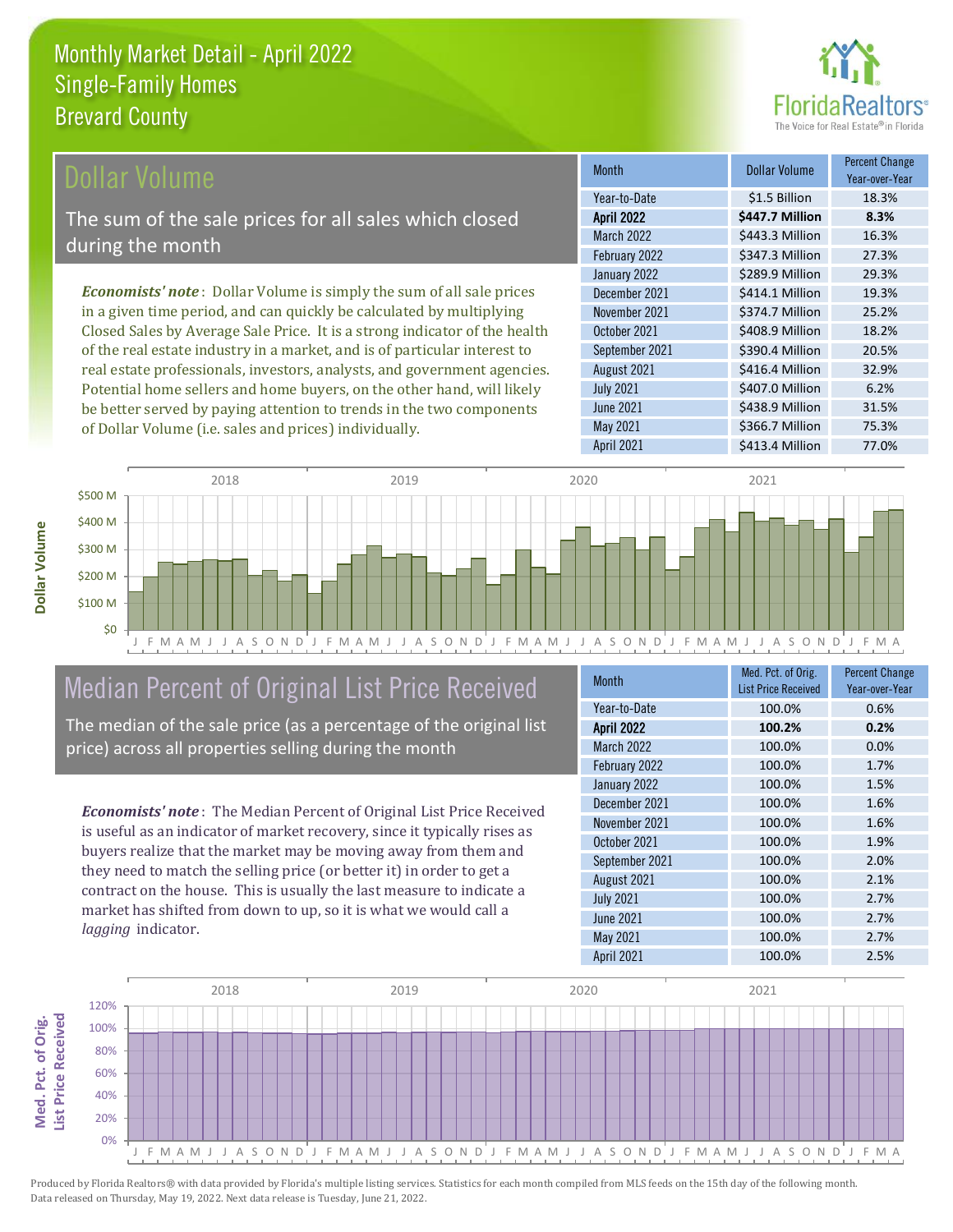

### Median Time to Contract

The median number of days between the listing date and contract date for all Closed Sales during the month

*Economists' note* : Like Time to Sale, Time to Contract is a measure of the length of the home selling process calculated for sales which closed during the month. The difference is that Time to Contract measures the number of days between the initial listing of a property and the signing of the contract which eventually led to the closing of the sale. When the gap between Median Time to Contract and Median Time to Sale grows, it is usually a sign of longer closing times and/or declining numbers of cash sales.

| Month             | Median Time to<br>Contract | <b>Percent Change</b><br>Year-over-Year |
|-------------------|----------------------------|-----------------------------------------|
| Year-to-Date      | 8 Days                     | $-38.5%$                                |
| <b>April 2022</b> | 7 Days                     | $-30.0%$                                |
| March 2022        | 8 Days                     | $-20.0%$                                |
| February 2022     | 8 Days                     | $-55.6%$                                |
| January 2022      | 12 Days                    | $-20.0%$                                |
| December 2021     | 12 Days                    | $-20.0%$                                |
| November 2021     | 11 Days                    | $-21.4%$                                |
| October 2021      | 11 Days                    | $-42.1%$                                |
| September 2021    | 11 Days                    | $-42.1%$                                |
| August 2021       | 8 Days                     | $-61.9%$                                |
| <b>July 2021</b>  | 8 Days                     | $-73.3%$                                |
| <b>June 2021</b>  | 8 Days                     | $-78.9%$                                |
| May 2021          | 8 Days                     | $-69.2%$                                |
| April 2021        | 10 Days                    | $-50.0%$                                |



#### Median Time to Sale

**Median Time to** 

**Median Time to** 

The median number of days between the listing date and closing date for all Closed Sales during the month

*Economists' note* : Time to Sale is a measure of the length of the home selling process, calculated as the number of days between the initial listing of a property and the closing of the sale. *Median* Time to Sale is the amount of time the "middle" property selling this month was on the market. That is, 50% of homes selling this month took *less* time to sell, and 50% of homes took *more* time to sell. Median Time to Sale gives a more accurate picture than Average Time to Sale, which can be skewed upward by small numbers of properties taking an abnormally long time to sell.

| <b>Month</b>      | <b>Median Time to Sale</b> | <b>Percent Change</b><br>Year-over-Year |
|-------------------|----------------------------|-----------------------------------------|
| Year-to-Date      | 49 Days                    | $-15.5%$                                |
| <b>April 2022</b> | 44 Days                    | $-17.0%$                                |
| March 2022        | 47 Days                    | $-14.5%$                                |
| February 2022     | 50 Days                    | $-20.6%$                                |
| January 2022      | 55 Days                    | $-15.4%$                                |
| December 2021     | 53 Days                    | $-13.1%$                                |
| November 2021     | 50 Days                    | $-16.7%$                                |
| October 2021      | 52 Days                    | $-21.2%$                                |
| September 2021    | 54 Days                    | $-16.9%$                                |
| August 2021       | 48 Days                    | $-28.4%$                                |
| <b>July 2021</b>  | 49 Days                    | $-34.7%$                                |
| <b>June 2021</b>  | 50 Days                    | $-41.2%$                                |
| <b>May 2021</b>   | 50 Days                    | $-30.6%$                                |
| <b>April 2021</b> | 53 Days                    | $-15.9%$                                |

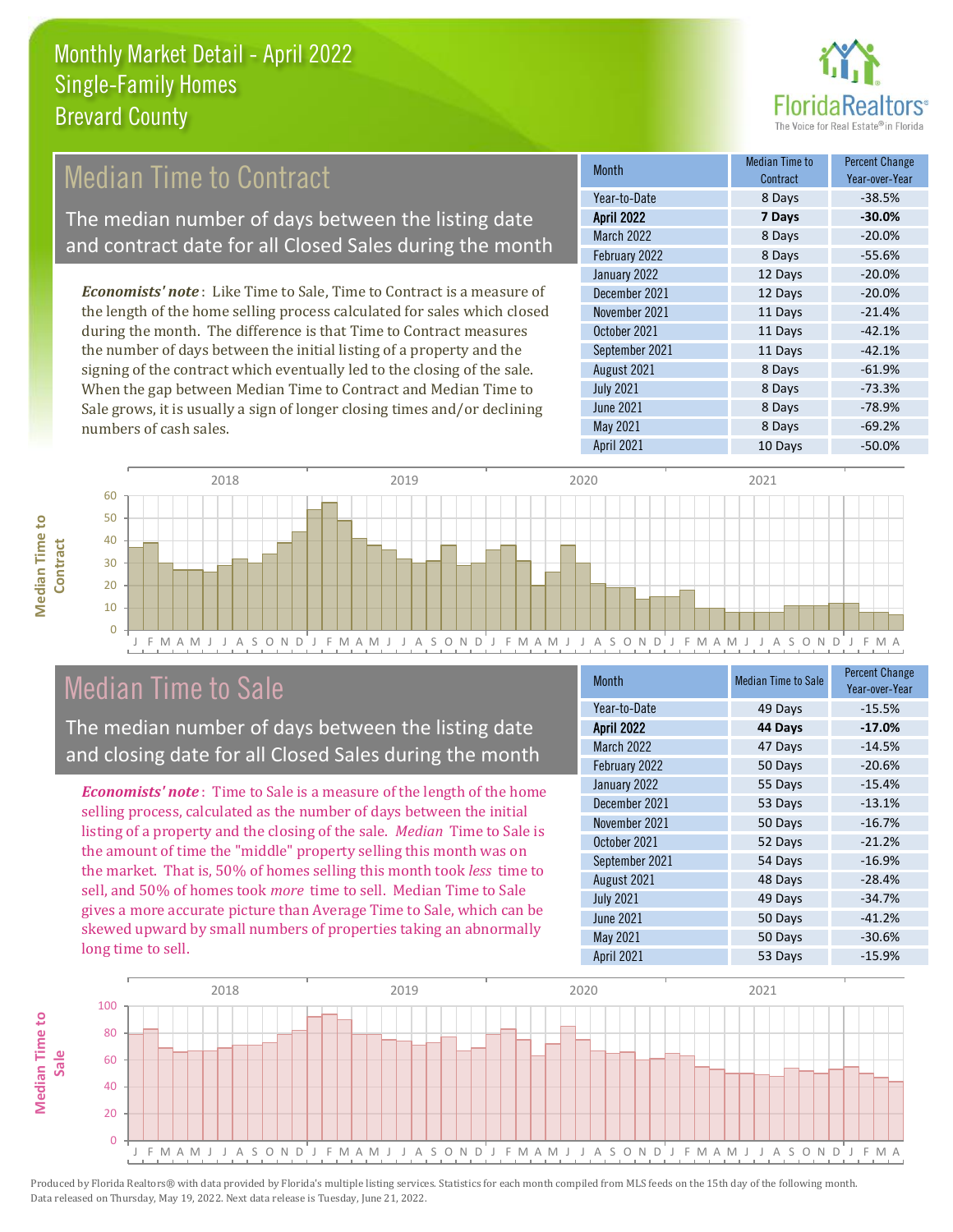

| New Pending Sales                                                             | <b>Month</b>      | <b>New Pending Sales</b> | <b>Percent Change</b><br>Year-over-Year |
|-------------------------------------------------------------------------------|-------------------|--------------------------|-----------------------------------------|
|                                                                               | Year-to-Date      | 4.277                    | $-5.7\%$                                |
| The number of listed properties that went under                               | <b>April 2022</b> | 987                      | $-14.4%$                                |
| contract during the month                                                     | <b>March 2022</b> | 1,217                    | 0.9%                                    |
|                                                                               | February 2022     | 1,030                    | $-5.8%$                                 |
|                                                                               | January 2022      | 1,043                    | $-3.8%$                                 |
| <b>Economists' note:</b> Because of the typical length of time it takes for a | December 2021     | 881                      | 7.2%                                    |
| sale to close, economists consider Pending Sales to be a decent               | November 2021     | 1,016                    | 11.4%                                   |
| indicator of potential future Closed Sales. It is important to bear in        | October 2021      | 1,069                    | $-3.1%$                                 |
| mind, however, that not all Pending Sales will be closed successfully.        | September 2021    | 1,129                    | 6.5%                                    |
| So, the effectiveness of Pending Sales as a future indicator of Closed        | August 2021       | 1,125                    | 3.2%                                    |
| Sales is susceptible to changes in market conditions such as the              | <b>July 2021</b>  | 1.073                    | $-6.5%$                                 |



# New Listings

distressed properties for sale.

The number of properties put onto the market during the month

availability of financing for homebuyers and the inventory of

*Economists' note* : New Listings tend to rise in delayed response to increasing prices, so they are often seen as a lagging indicator of market health. As prices rise, potential sellers raise their estimations of value—and in the most recent cycle, rising prices have freed up many potential sellers who were previously underwater on their mortgages. Note that in our calculations, we take care to not include properties that were recently taken off the market and quickly relisted, since these are not really *new* listings.

| <b>Month</b>      | <b>New Listings</b> | <b>Percent Change</b><br>Year-over-Year |
|-------------------|---------------------|-----------------------------------------|
| Year-to-Date      | 4,433               | 3.3%                                    |
| <b>April 2022</b> | 1,187               | $-0.4%$                                 |
| March 2022        | 1,243               | 13.6%                                   |
| February 2022     | 1,012               | $-1.1%$                                 |
| January 2022      | 991                 | 0.9%                                    |
| December 2021     | 836                 | 2.3%                                    |
| November 2021     | 965                 | 8.7%                                    |
| October 2021      | 1,085               | $-5.2%$                                 |
| September 2021    | 1,072               | 7.2%                                    |
| August 2021       | 1,172               | 23.5%                                   |
| <b>July 2021</b>  | 1,270               | 12.2%                                   |
| <b>June 2021</b>  | 1,228               | 23.7%                                   |
| May 2021          | 1,116               | $-2.1%$                                 |
| April 2021        | 1,192               | 31.9%                                   |

April 2021 1,153 57.1%

June 2021 1,043 -19.1% May 2021 1,110 -7.8%



**New Listings**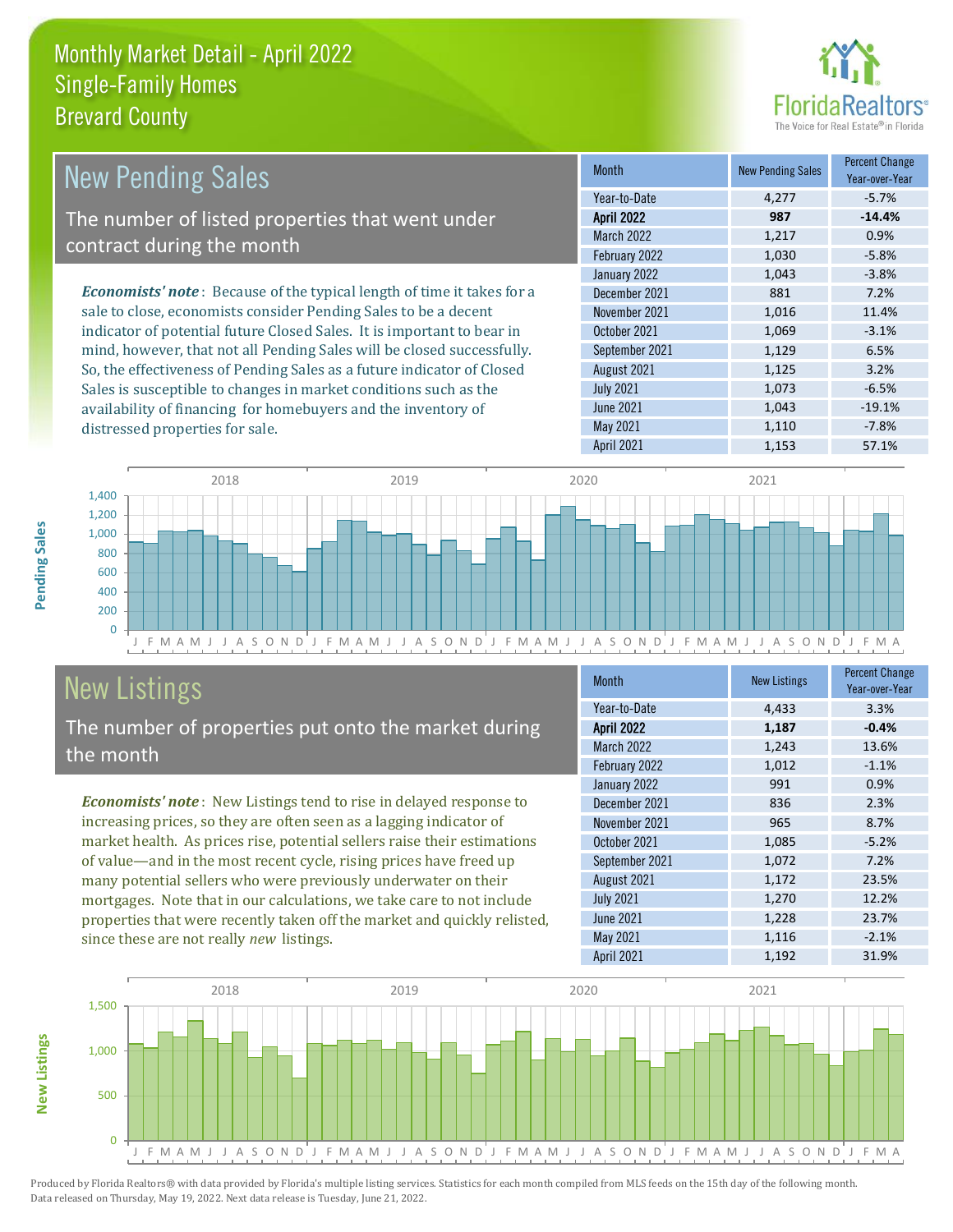

# *Economists' note* : There are a number of ways to define and calculate Inventory (Active Listings) The number of property listings active at the end of the month

Inventory. Our method is to simply count the number of active listings on the last day of the month, and hold this number to compare with the same month the following year. Inventory rises when New Listings are outpacing the number of listings that go off-market (regardless of whether they actually sell). Likewise, it falls when New Listings aren't keeping up with the rate at which homes are going off-market.

| <b>Month</b>             | Inventory | <b>Percent Change</b><br>Year-over-Year |
|--------------------------|-----------|-----------------------------------------|
| <b>YTD (Monthly Avg)</b> | 799       | $-14.5%$                                |
| <b>April 2022</b>        | 880       | 5.6%                                    |
| <b>March 2022</b>        | 712       | $-12.4%$                                |
| February 2022            | 794       | $-19.3%$                                |
| January 2022             | 810       | $-26.8%$                                |
| December 2021            | 895       | $-28.9%$                                |
| November 2021            | 970       | $-27.2%$                                |
| October 2021             | 1,046     | $-23.9%$                                |
| September 2021           | 1,049     | $-24.7%$                                |
| August 2021              | 1,124     | $-25.9%$                                |
| <b>July 2021</b>         | 1,093     | $-35.4%$                                |
| <b>June 2021</b>         | 931       | $-47.3%$                                |
| May 2021                 | 773       | $-65.2%$                                |
| <b>April 2021</b>        | 833       | $-65.8%$                                |



## Months Supply of Inventory

An estimate of the number of months it will take to deplete the current Inventory given recent sales rates

*Economists' note* : MSI is a useful indicator of market conditions. The benchmark for a balanced market (favoring neither buyer nor seller) is 5.5 months of inventory. Anything higher is traditionally a buyers' market, and anything lower is a sellers' market. There is no single accepted way of calculating MSI. A common method is to divide current Inventory by the most recent month's Closed Sales count, but this count is a usually poor predictor of future Closed Sales due to seasonal cycles. To eliminate seasonal effects, we use the 12-month average of monthly Closed Sales instead.

| <b>Month</b>             | <b>Months Supply</b> | <b>Percent Change</b><br>Year-over-Year |
|--------------------------|----------------------|-----------------------------------------|
| <b>YTD (Monthly Avg)</b> | 0.8                  | $-20.0%$                                |
| <b>April 2022</b>        | 0.9                  | $0.0\%$                                 |
| <b>March 2022</b>        | 0.7                  | $-22.2%$                                |
| February 2022            | 0.8                  | $-27.3%$                                |
| January 2022             | 0.8                  | $-33.3%$                                |
| December 2021            | 0.9                  | $-35.7%$                                |
| November 2021            | 1.0                  | $-33.3%$                                |
| October 2021             | 1.0                  | $-33.3%$                                |
| September 2021           | 1.0                  | $-37.5%$                                |
| August 2021              | 1.1                  | $-38.9%$                                |
| <b>July 2021</b>         | 1.1                  | $-45.0%$                                |
| <b>June 2021</b>         | 0.9                  | $-57.1%$                                |
| May 2021                 | 0.8                  | $-70.4%$                                |
| April 2021               | 0.9                  | $-69.0%$                                |

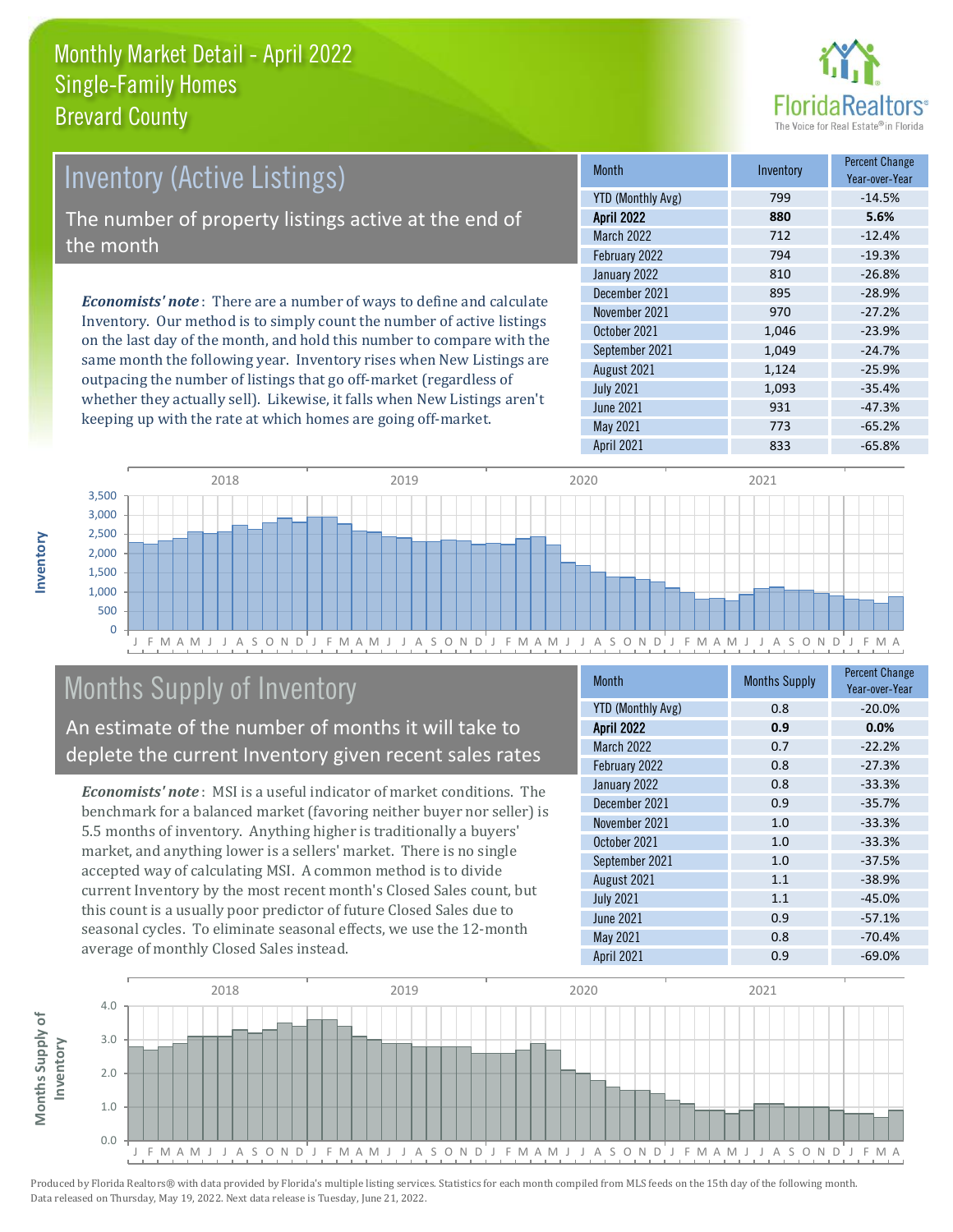

#### $$100,000 - $149,999$  11 -71.1% Sale Price Closed Sales Percent Change Year-over-Year Less than \$50,000 0 0 -100.0%  $$50.000 - $99.999$  2 -60.0% \$150,000 - \$199,999 30 -72.5% \$200,000 - \$249,999 78 -64.9% \$400,000 - \$599,999 236 34.9% \$600,000 - \$999,999 121 37.5% *Economists' note:* Closed Sales are one of the simplest—yet most important—indicators for the residential real estate market. When comparing Closed Sales across markets of different sizes, we recommend comparing the percent changes in sales rather than the number of sales. Closed Sales (and many other market metrics) are affected by seasonal cycles, so actual trends are more accurately represented by year-over-year changes (i.e. comparing a month's sales to the amount of sales in the same month in the previous year), rather than changes from one month to the next. \$1,000,000 or more 39 39 5.4%  $$250,000 - $299,999$  141 -31.9% \$300,000 - \$399,999 337 55.3% **April 2021 April 2022** Closed Sales by Sale Price The number of sales transactions which closed during the month



#### Median Time to Contract by Sale Price The median number of days between the listing date and contract date for all Closed Sales during the month

*Economists' note* : Like Time to Sale, Time to Contract is a measure of the length of the home selling process calculated for sales which closed during the month. The difference is that Time to Contract measures the number of days between the initial listing of a property and the signing of the contract which eventually led to the closing of the sale. When the gap between Median Time to Contract and Median Time to Sale grows, it is usually a sign of longer closing times and/or declining numbers of cash sales.

| Sale Price            | <b>Median Time to</b><br>Contract | <b>Percent Change</b><br>Year-over-Year |
|-----------------------|-----------------------------------|-----------------------------------------|
| Less than \$50,000    | (No Sales)                        | N/A                                     |
| $$50,000 - $99,999$   | 85 Days                           | 254.2%                                  |
| $$100,000 - $149,999$ | 8 Days                            | $-50.0%$                                |
| \$150,000 - \$199,999 | 12 Days                           | 20.0%                                   |
| \$200,000 - \$249,999 | 4 Days                            | $-42.9%$                                |
| \$250,000 - \$299,999 | 6 Days                            | $-33.3%$                                |
| \$300,000 - \$399,999 | 6 Days                            | $-25.0%$                                |
| \$400,000 - \$599,999 | 7 Days                            | $-36.4%$                                |
| \$600,000 - \$999,999 | 11 Days                           | $-26.7%$                                |
| \$1,000,000 or more   | 12 Days                           | $-14.3%$                                |



**Closed Sales**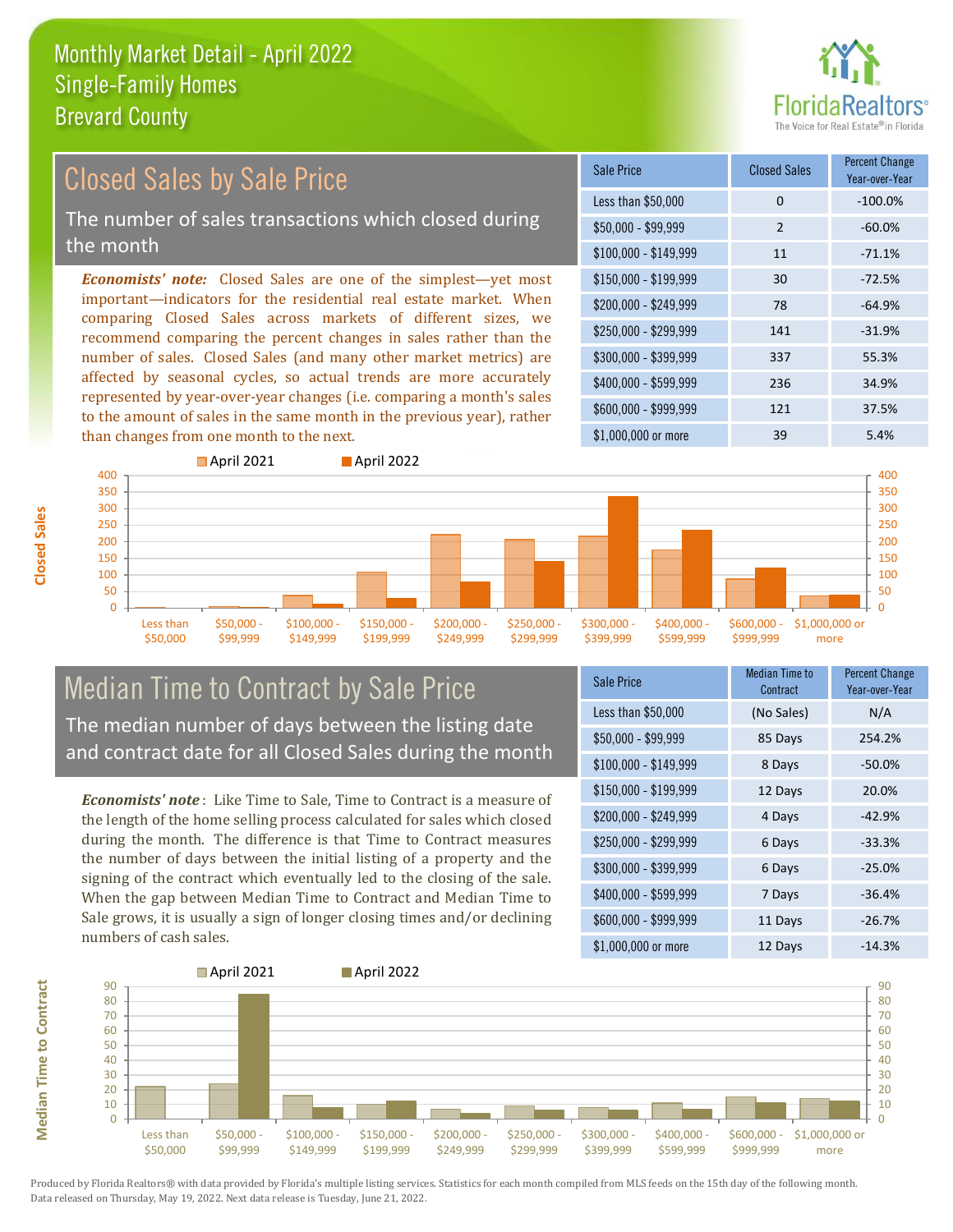

# New Listings by Initial Listing Price

The number of properties put onto the market during the month

*Economists' note:* New Listings tend to rise in delayed response to increasing prices, so they are often seen as a lagging indicator of market health. As prices rise, potential sellers raise their estimations of value—and in the most recent cycle, rising prices have freed up many potential sellers who were previously underwater on their mortgages. Note that in our calculations, we take care to not include properties that were recently taken off the market and quickly relisted, since these are not really *new* listings.

| <b>Initial Listing Price</b> | <b>New Listings</b> | <b>Percent Change</b><br>Year-over-Year |
|------------------------------|---------------------|-----------------------------------------|
| Less than \$50,000           | 0                   | N/A                                     |
| $$50,000 - $99,999$          | 3                   | $-57.1%$                                |
| $$100,000 - $149,999$        | 13                  | $-55.2%$                                |
| $$150,000 - $199,999$        | 44                  | $-61.4%$                                |
| \$200,000 - \$249,999        | 68                  | $-69.9%$                                |
| \$250,000 - \$299,999        | 145                 | $-37.5%$                                |
| \$300,000 - \$399,999        | 387                 | 53.0%                                   |
| \$400,000 - \$599,999        | 330                 | 73.7%                                   |
| \$600,000 - \$999,999        | 151                 | 43.8%                                   |
| $$1,000,000$ or more         | 46                  | 27.8%                                   |



#### Inventory by Current Listing Price The number of property listings active at the end of the month

*Economists' note* : There are a number of ways to define and calculate Inventory. Our method is to simply count the number of active listings on the last day of the month, and hold this number to compare with the same month the following year. Inventory rises when New Listings are outpacing the number of listings that go off-market (regardless of whether they actually sell). Likewise, it falls when New Listings aren't keeping up with the rate at which homes are going off-market.

| <b>Current Listing Price</b> | Inventory | <b>Percent Change</b><br>Year-over-Year |
|------------------------------|-----------|-----------------------------------------|
| Less than \$50,000           | 1         | 0.0%                                    |
| $$50,000 - $99,999$          | 2         | $-80.0%$                                |
| $$100,000 - $149,999$        | 6         | $-73.9%$                                |
| $$150,000 - $199,999$        | 29        | $-54.0%$                                |
| \$200,000 - \$249,999        | 44        | $-51.1%$                                |
| \$250,000 - \$299,999        | 67        | $-49.6%$                                |
| \$300,000 - \$399,999        | 257       | 58.6%                                   |
| \$400,000 - \$599,999        | 251       | 53.0%                                   |
| \$600,000 - \$999,999        | 144       | 32.1%                                   |
| \$1,000,000 or more          | 79        | 1.3%                                    |



Produced by Florida Realtors® with data provided by Florida's multiple listing services. Statistics for each month compiled from MLS feeds on the 15th day of the following month. Data released on Thursday, May 19, 2022. Next data release is Tuesday, June 21, 2022.

**Inventory**